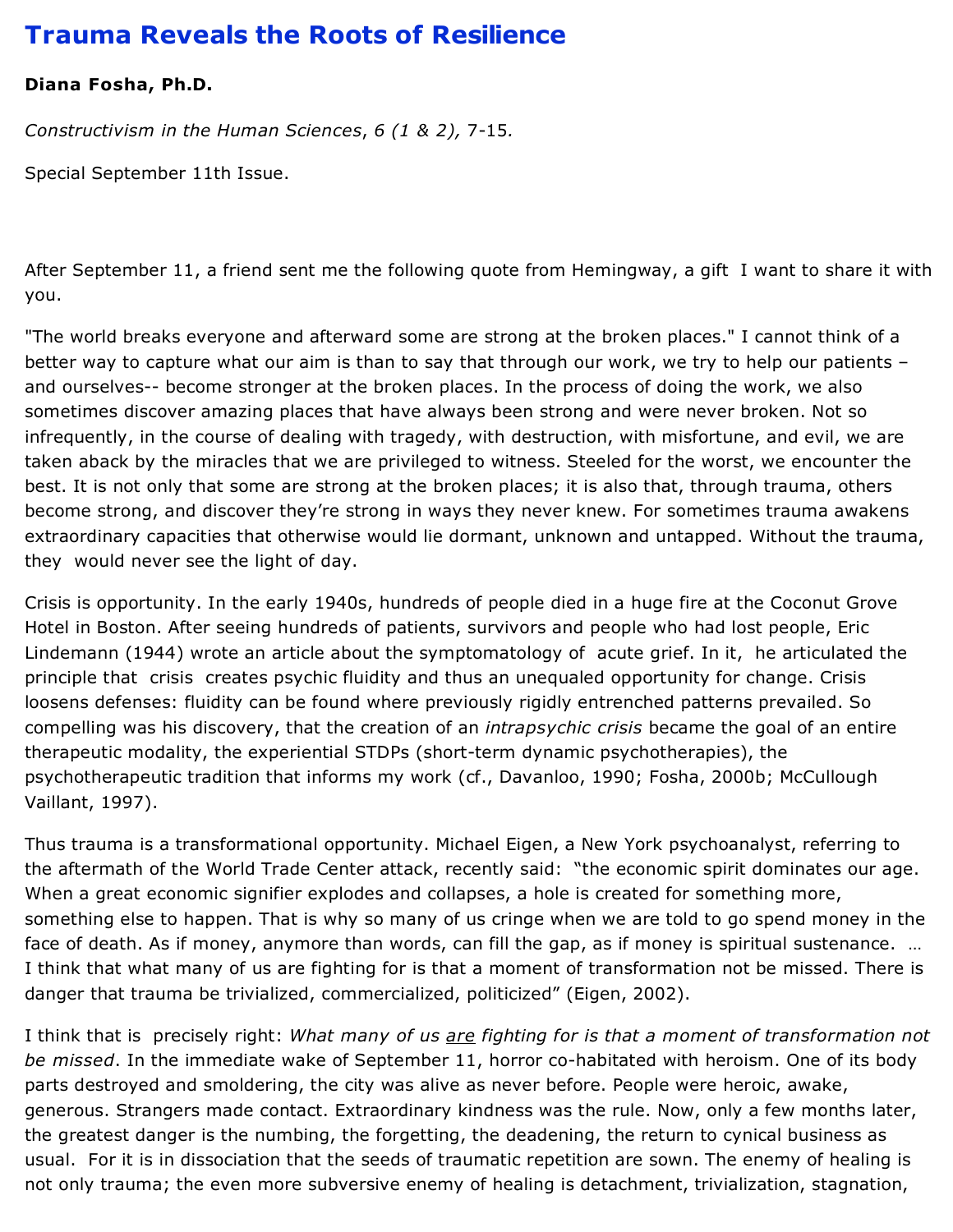and the loss of feeling and meaning.

Inspired by these experiences, I offer a few reflections.

**Trauma Transforms**. Trauma transforms. Certainly for bad, but also for good. And it is precisely that huge transformational potential that we want to harness for our own aims. We want to harness that massive energy and channel it in a positive direction. We are guerilla warriors, subversives in the war on trauma. In treatment, we seek to co-opt trauma and use its energy to transform both trauma and the self, and to promote well-being.

**You Don't Have To Feel Bad Before You Can Feel Good**. Feeling good does not have to only come after we've done our time feeling bad. In therapy, the patient doesn't first have to have deal with feeling bad for a whole long time before he or she can feel good. Feeling bad and feeling good need not be sequential. They are parallel processes, which often intersect and intertwine, and relate to one another in all sorts of different dynamic ways. Therapy **is** about dealing with the bad. But therapy also needs to be about engaging and accessing the positive. The two go on side by side, not first one, and only then, the other .

Maurice Sendak, the great illustrator of children's stories, did an animated version of Hansel and Gretel for television. When asked "Why Hansel and Gretel?," he replied: "What drew me to the story and what I wanted to show people, is that even in the midst of trauma, children play." In the midst of trauma, and its sequelae, children play. And amidst the devastation of trauma, people laugh at jokes, write divine music, make love, help friends who are hurting, enjoy the beauty of a sunset. Those moments are essential: they reveal capacities for living and resources that are extraordinary allies in treatment. They are the volunteer cadres of the psyche, waiting to be called to report to duty. We must call on them.

**Paradox in the Treatment of Trauma: The seeds of healing are in what we fear the most; illness is rooted in trauma-forged attempts at safety.** People who have been overwhelmed by unbearable emotions become afraid to feel, and develop affect phobias. They seek safety in numbing their senses, steeling their bodies, and hardening their hearts. People who have been hurt, betrayed, and discarded by others they have loved, become afraid of loving. Afraid of emotional contact, they seek safety in isolation, detachment, and a relentless, and brittle, self-reliance. In thus seeking safety, they actually cut themselves off from the two greatest sources of adaptation Mother Nature endowed us with. Emotions and attachments (Bowlby, 1988; Darwin, 1872). The defense mechanisms instituted to protect instead lead not only to emptiness, loneliness, fragmentation and despair, but also to being out of control and to being either a target for further victimization, or else at risk for becoming a victimizer. The goal of therapy is simple: restore the capacity to feel and relate, so that these natural affective change processes --attachment and emotion-- have a chance to serve the individual's optimal adaptation (Fosha, 2002a). In order to help patients relate and feel and deal, we must also help them develop safety procedures that do not defensively abort the very forces that can promote healing**.**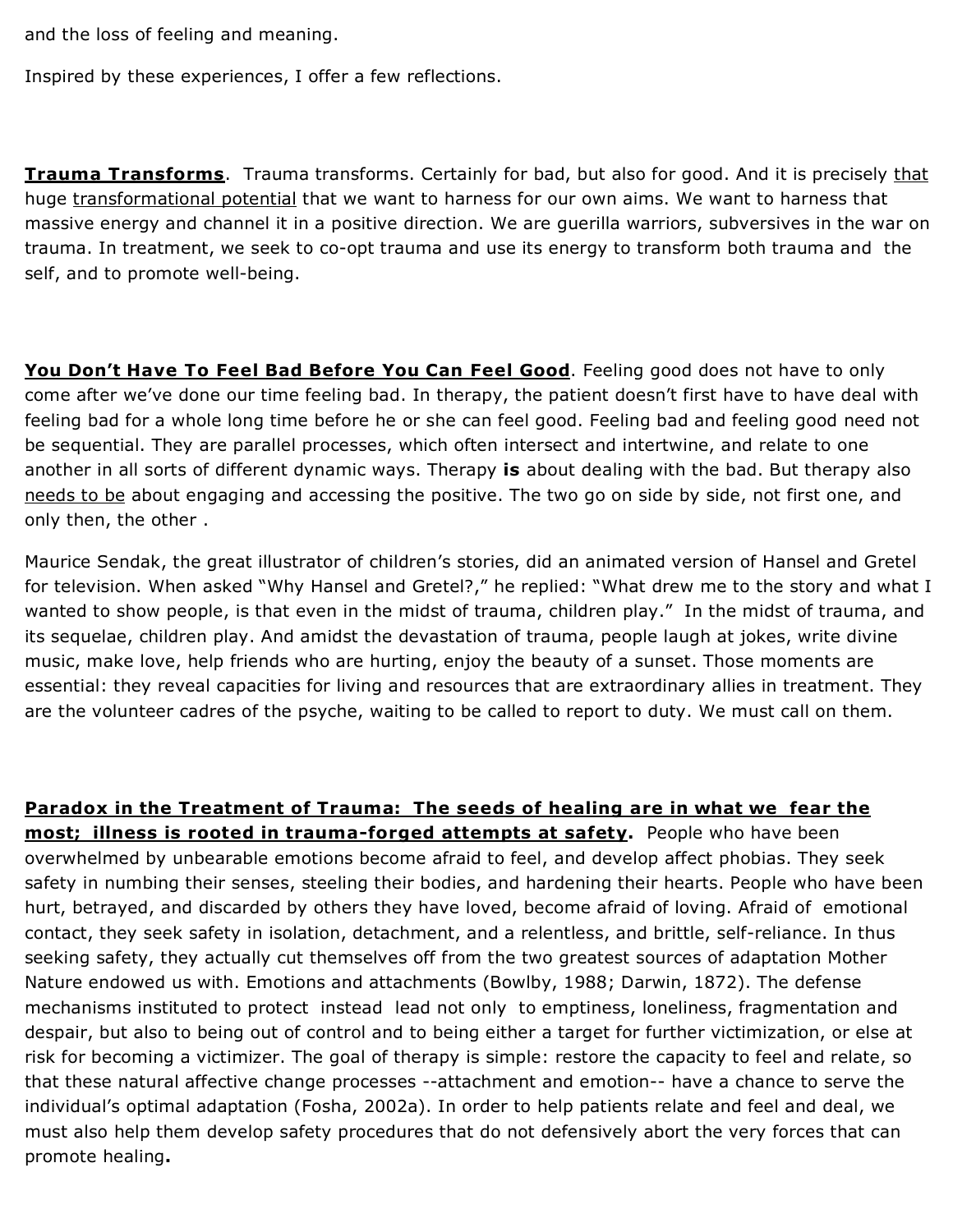## **A DETOUR: A Case Vignette: Ellie**

I want to tell you a story, that focus on the importance of therapeutic affirmation. The patient, I'll call her Ellie, is a woman in her 50s who has been through more than she cares to remember. But, unlike others, she remembers. At age 5 her father died, and a series of incidents of abuse, neglect and deprivation followed. In the last 10 years, she lost a breast, she lost a husband, and as of September 11, her job lies beneath what was the North Tower.

But this day, her mind is on an incident that took place more than four decades ago. In the telling, it is as vivid as if it had happened yesterday. An eighth grader with a active imagination, she decided to relieve her depression by having an adventure. Like Toad in *The Wind in the Willows*, she decided to escape from her prison, i.e., her room, by climbing out the window. She fashioned a rope out of rags, she tied them together, she threw the rope out the third story window of the family house (she did not want to tear the sheets on her bed to shreds and get into even more trouble). She climbed out her window and started to shimmy down the improvised rope. There she was, hanging out her window, when the rope of rags broke. She was hanging by a thread. Literally. She screamed for help, she screamed for her mother. No one came. As in a grim Hans Christian Andersen tale, she could hear the rest of the family laughing and talking on the ground floor, the noise of laughter and talk and silverware clinking against plates mixing with her screams for help. It became apparent to her that no one would come and rescue her. She thought she was going to die. She remembers rapidly trying to figure out the best way to fall so as to maximize her chances of survival and determined that it would be best if she jumped. Jump she did: she broke her arm but she did survive, as she just barely avoided rolling off the roof.

As I was listening to her, echoing in my mind was a phrase from Ferenczi, an Eastern European analyst aeons ahead of his times in terms of his understanding *of*, and innovative work *with*, trauma. He said (I looked up the quote after the session): Sometimes, we encounter "the sudden, surprising rise of new faculties after a trauma, like a miracle that occurs upon the wave of a magic wand, or like that of the fakirs who are said to raise from a tiny seed, before our very eyes, a plant, leaves, and flowers. *Great need, and more especially mortal anxiety, seem to possess the power to waken up suddenly and to put into operation latent dispositions."* (Ferenczi, 1933, emphasis, added). Ellie's capacity to both feel the fear (and not numb out or dissociate) and let the fear be an organizing emotion, kicking into gear her adaptive capacities for a successful escape was stunning to me. I decided to share with the her what had come into my mind and what I was feeling. I told her what Ferenczi said, I told her how taken I was with her, and I told her how remarkable I thought she was to be able to mobilize her resources and attend to herself so competently and creatively in the face of mortal anxiety. The patient started sobbing and had a major breakthrough.

For Ellie, the trauma had not been that she almost lost her life. The trauma was that she was abandoned, that she was dismissed, that she was ridiculed for her fear and her need, and that she was made to feel that she was bad and unworthy of care and responsiveness and protection. The sequelae of *that* trauma were reflected in a self that she felt was unworthy of good things, especially care. And like many trauma survivors, she invariably ended in traumatizing situations (Levine, 1997; van der Kolk, 2001), where she was forsaken by the very people supposed to care for her, in her case, her oncologists and mentors and supervisors.

Never affirmed for her courage, she had only been chastised for her stupidity. Most painful to her was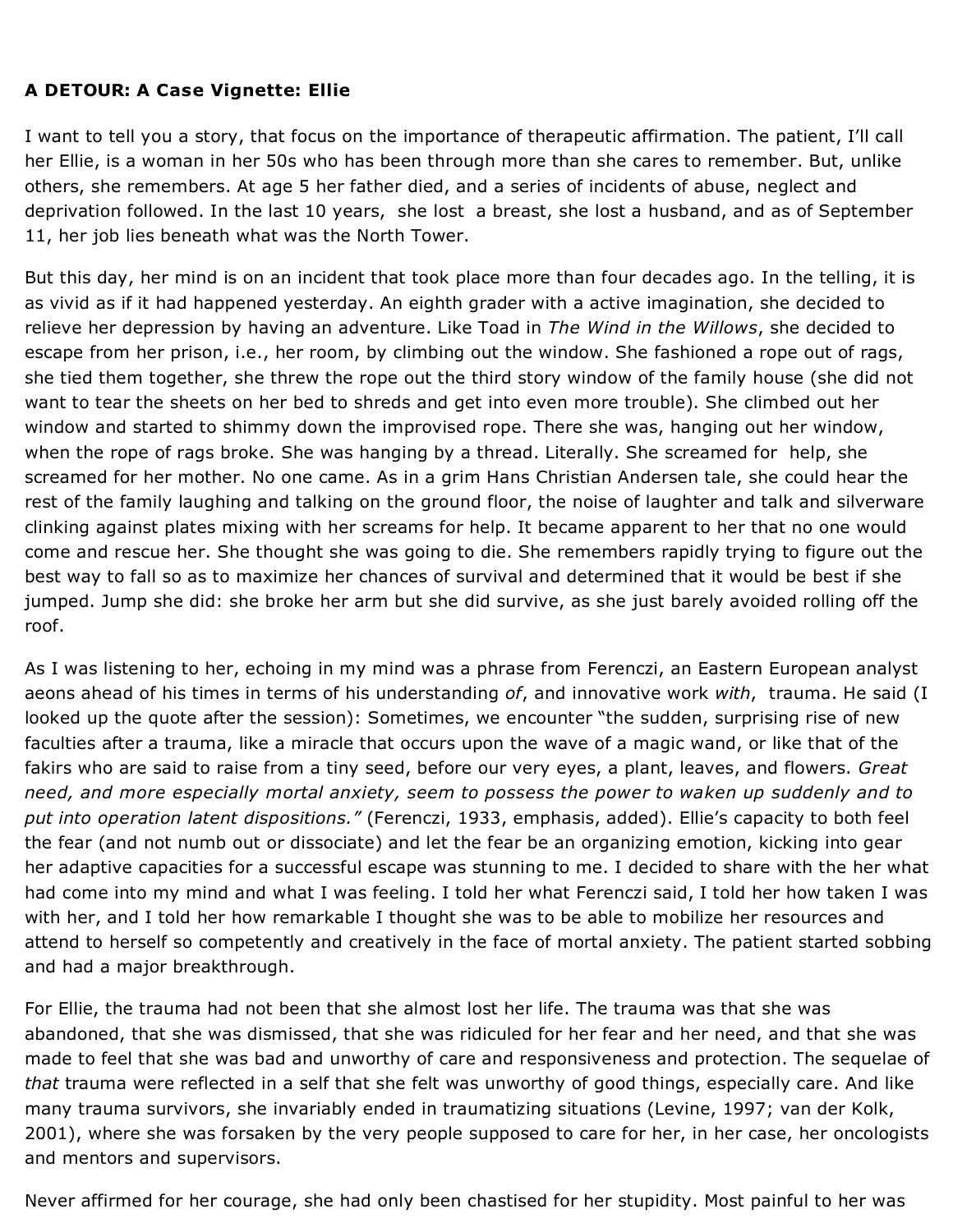not that she had been on the ledge of death. (That seems to have gotten processed). Most painful to her was how ashamed she had been of herself in response to her family's ridicule and dismissal; buried even more deeply was the devastating feeling of being abandoned to die by their indifference: she had learned that in fact the family had heard her screams, but had dismissed them as "Ah, there goes Ellie having a temper tantrum again." Instead of the shame and self-contempt she was used to feeling, my comment released an enormous untapped grief and triggered the first waves of compassion for herself and empathy for what she had gone through.

Several themes here are worth noting: the little girl's resourcefulness in the face of mortal anxiety; the clinical strategy of affirmation; the impact of using the therapist's authentic experience; the therapeutic combination of affirmation and personal engagement getting the breakthrough; the nature of the breakthrough being a powerful emotion, in this case, grief and pain for the self; and finally, the endlessly surprising idiosyncrasy and specificity of human experience. The most painful part for the patient was not that she had almost died but rather that she had been humiliated by her family who had failed to respond to her in the first place. It is important to listen to the self. Which leads me to the next set of reflections.

**The Triumph of the Self Reflected in the Idiosyncrasy of Personal Experience vs. the Intrapsychic Transmission of Trauma:** The Telling Detail Matters**.** What is most traumatic to the individual –what the indiidual is least able to process—is not necessarily what is most scary, or most normatively horrible, or what threatens human life the most. Often, what is most traumatic involves some extraordinary betrayal, assault, betrayal, of who we know ourselves to be. What is often most traumatic –and also, what ends up containing the map to healing within it -- is a detail of self experience. A patient who was raped as she was coming out of the shower said that what bothered her the most was "that I was skinny and naked and he was dressed and big" (van der Kolk, 2001). It is not that his mother beat him savagely that pains my patient Tim the most. Most wrenching for him is an incident that occurred at age 5: There was a fire in their building and everyone was rushing down the stairs. his mother did not grab his hand, instead, she grabbed the hand of his younger cousin Gloria, leaving him to follow behind of his own accord.

The telling detail is crucial. It is where the individual meets indifferent fate, and marks it with the stamp of personal experience, anyway. In how we experience what happens to us, we make it our own, thus fighting against the obliteration of the self. Experience is an activity: The first step in the recovery from trauma and the turning of passive into active is already there. Against all odds, our subjectivity makes its mark on overwhelming forces by virtue of how we experience them. It is the imposition of meaning on meaninglessness. The telling detail reveals the humanity of the person that trauma threatens to wipe out. A deceptively simple question can unlock access to the self: "what represents the worst part of the incident for *you*?" So often, the answer is so surprising. A small gesture of human kindness, a moment of meaningful contact or secret subversion, or an act by which the self can assert its impact, these can make the difference between PTSD and existential anguish, rage, pain and sorrow.

Intrapsychic Transmission. The other side of the coin is how the trauma has its way with the self. Much has been written on the intergenerational transmission of trauma (e.g., Fonagy et al., 1995; Main, 1995; Schore, 1996; Siegel, 1999). But the psychological experience of trauma also involves the intrapsychic transmission of trauma from environment to self, from external event into internal experience. This is the insidious process by which the individual treats herself as her abusers (or external events) treated her, as revealed in symptoms of PTSD and characterologic patterns of self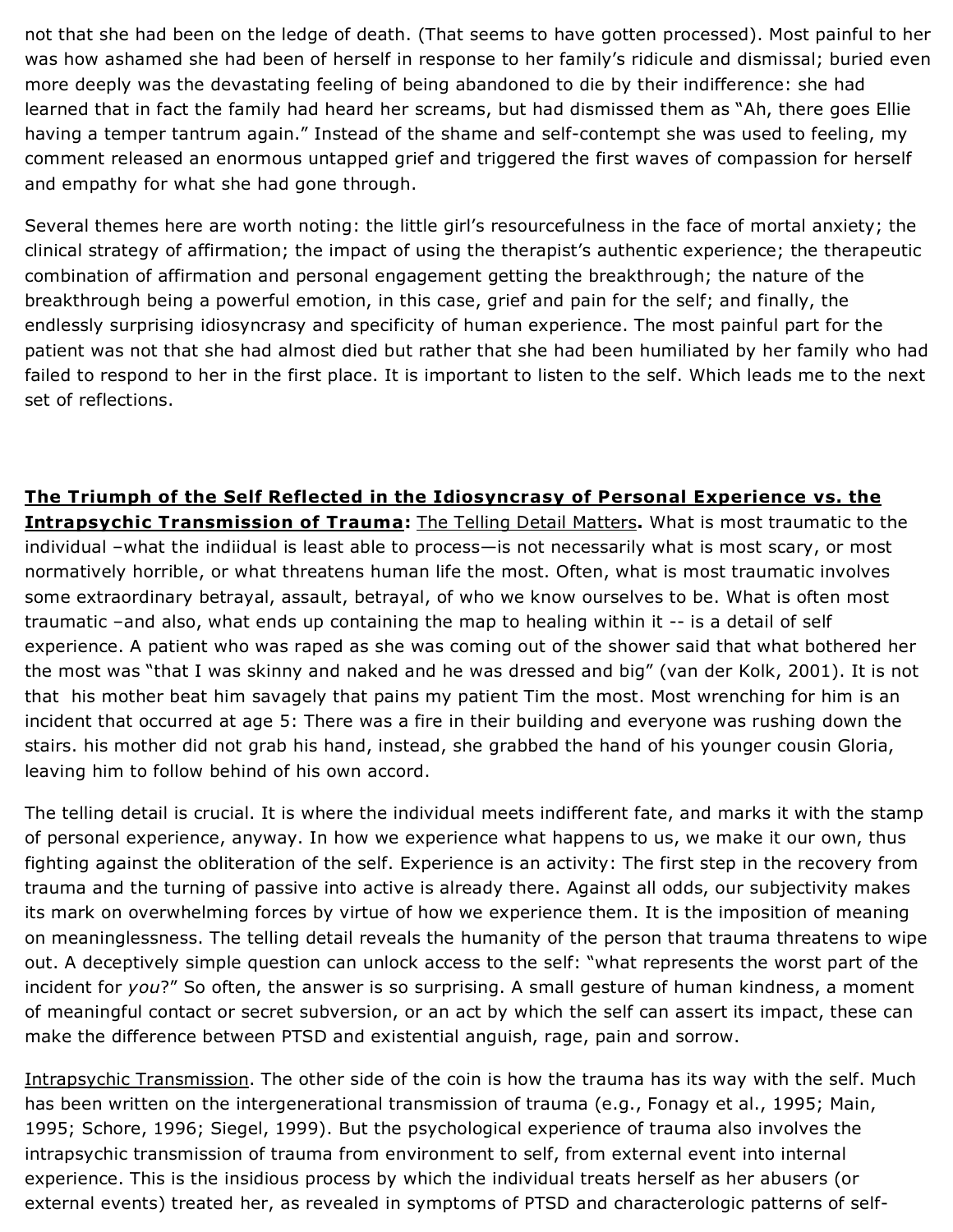sabotage. Pathology results when what happens on the outside comes to live inside the individual and it is the individual who is the source of her own torture, abuse, dismissal and neglect. Metabolizing the pain of facing how, internally, the self has joined the abusers, in the traumatization, abandonment, torture and dismissal of the self is one of the many challenges in the treatment of the sequelae of trauma.

In affirming the healthy self, the courageous self, the resourceful self – and making sure the patient is able to take in the affirmation—we promote the patient's self esteem and sense of being worthy. It is only with an active sense of deserving to be treated well that the intrapsychic transmission of trauma the insidious process by which the individual treats herself as her abusers had—can begin to be reversed. The reversal begins with small genuine acts of affirmation, as my spontaneous response to Ellie. I will use this as an example of the need to affirm the survival in the midst of the destruction. The focus on is on the self's generativity, resourcefulness, creativity and self-care which is already contained in the trauma response, or more accurately stated, in the response of the self to traumatizing conditions and situations.

The trauma of almost losing her life and of ending up in a cast for months, the fear that had to be conquered in order to jump was not what was traumatic for Ellie. What was traumatic for Ellie was her family's literal dismissal of her cries for help. In order to preserve the attachment bond --for after all, hanging on to life by a thread of rope, she had had more than enough of a taste of how stark aloneness was-- she joined her family: In an implicit exoneration of them, and an abandonment of her own self, she began to see herself as contemptible, ridiculous, unworthy.

In certain ways, Ellie had sold her creative resourceful self down the river, so that she could continue a connection with her family. That was the self that needed to be noticed. What needed to be validated and reclaimed in the therapeutic setting was the self's experience that Ellie had excluded, dismissed and sacrificed so as to be in connection with her family. My validation of her courage and resourcefulness got her back in touch with those aspects of the self, which were not destroyed but were dissociated. The validation also implicitly and procedurally signaled a relationship, the therapeutic relationship, where emotional connection did not require the exclusion of vital aspects of the self.

**On Vulnerability and Surrender: The Uncomfortable Similarity between Trauma and Therapy**. (Inspired by the EMDR (Shapiro, 1995) prompt "Let whatever happens, happen")

The essence of trauma is helplessness: the self is helpless in the face of an onslaught of events, helpless to alter the course of what happens. The self is helpless in affecting the course of events: whatever happens is going to happen. In trauma, we are helpless in the face of a whirlwind of damage and pain. Trauma compromises the capacity to trust, to be vulnerable and to surrender to experience.

Paradoxically, the therapeutic situation, when it is at its most powerful, uncomfortably shares essential elements with the trauma situation (though, needless to say, also with crucial differences). It requires vulnerability and surrender: the vulnerability to trust and to be open and to allow another, *the therapist*, and a process, *the therapy*, to have an impact; and the surrender to one's inner experience, to letting something of uncertain ending, take one over. It requires surrender to processes not ruled by logic and reality, but rather ruled by the logic of biological and psychological survival, processes mediated not by the neo- cortex, but subcortically and by the right hemisphere. As Peter Levine (2002) said, "These processes have a reason that reason cannot reason."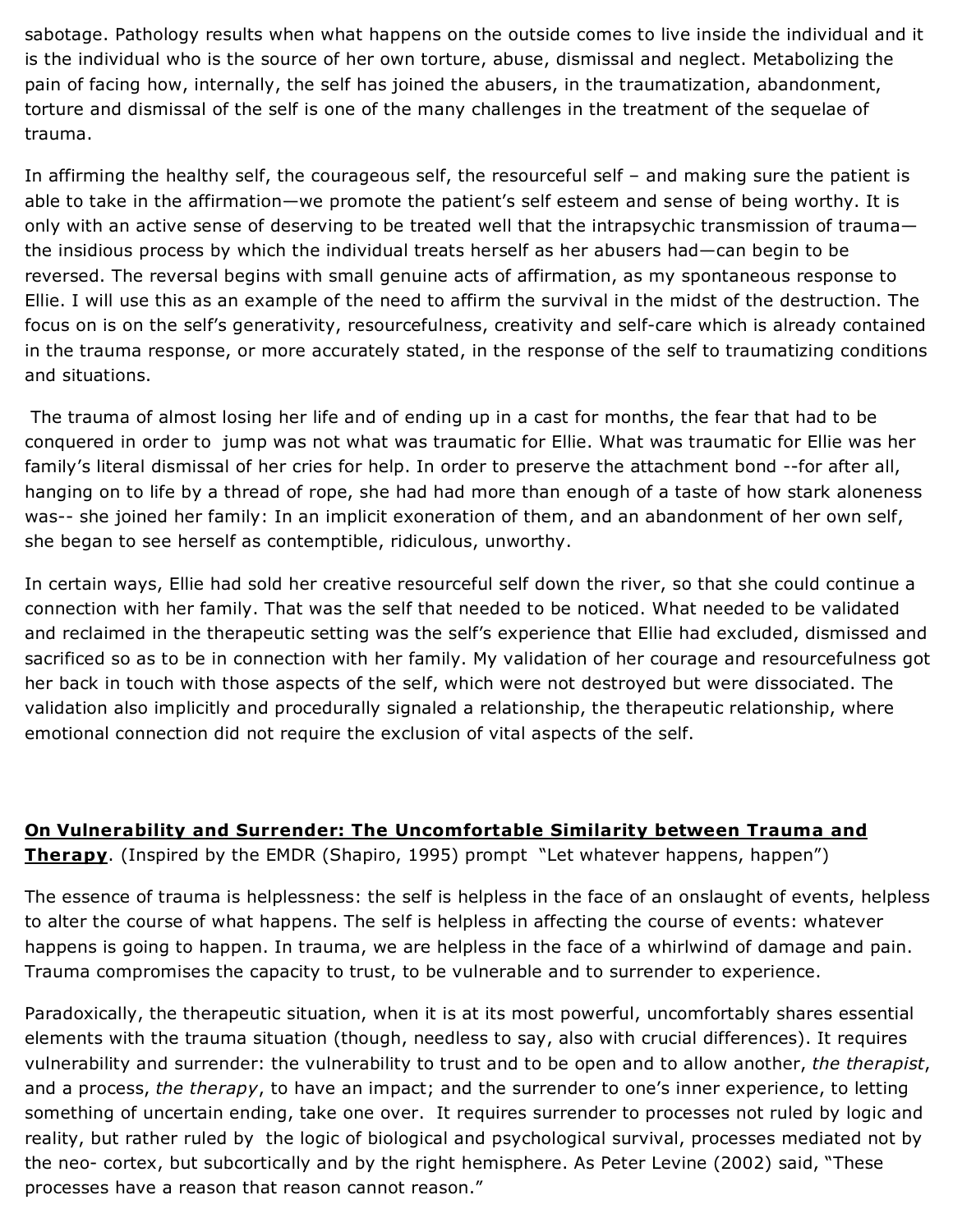The issue of control and surrender is a particularly tricky one in trauma. Defenses in essence represent the patient's attempts to exert control on a world has become a scary and evil. Though informed by the best of adaptive strivings, in the long run, defensive strategies produce a very mixed picture, where the bad news side of it is pretty bad.

A very striking aspect of EMDR --which is at the essence of experiential work in many different modalities-- is the surrender of will. Once conditions of safety obtain, and the patient accepts and goes with the basic protocol something of great therapeutic significance has occurred. The capacity to surrender, implying trust, is already in operation the moment the patient accepts the basic instructions: "let whatever happens, happen,". Before anything EMDRish has happened, there has already been a profound experience: traumatized patients who, *for good reason*, are notorious for resisting letting go, are letting go and abandoning themselves to the process. The patient has agreed to let happen something that he or she is *not* in control of.

In general, the bottom-up processing of experiential approaches differs from top-down approaches: the "I" is not in the driver's seat and is asked to take the seat of observer, of narrator. We do want the orbito-frontal cortex involved, we do want the reflective self function to operate, but what we want to narrate and reflect on ultimately is the *completion* of affective change processes with, so to speak, a mind of their own (Fosha, 2002a, 2002b). The "I" only emerges strengthened. When conditions of security have been established, with safety and mindfulness and sincerity operating dyadically in the service of healing, then bodies can surrender to our emotion and minds can open to the impact of attuned, mindful others.

**It Is Just as Important to Process the Experience of Healing and Being Helped as It Is to Process the Experience of Trauma and Being Hurt**. Getting the breakthrough, getting the corrective experience, having the reparation, getting to the other side of the trauma response is crucial and necessary, but sometimes it is not enough. Having the experience is the first step of healing; but **registering** that the experience has been had and that the interpersonal environment in which it took place is devoted to, and welcoming of, the authenticity of the individual's experience is the second, and sometime more tricky, part of the work. It is there that the more pernicious and subversive aspects of trauma exist and contaminate the self.

The capacity to abandon oneself to the ministrations of the other is the essence of being taken care of. But it in order to reverse the effects of trauma it is not sufficient that care be *given*. It must be r*eceived*.

Healing has a phenomenology, biology and psychology all its own (Gendlin, 1981; James, 1902; Levine, 1997), something I have written about (Fosha, 2000a, 2002a, 2002b). It is as important to explore, in experiential detail and with great thoroughness, healing therapeutic experiences, as it is to explore traumatic processes. We do not want to only focus on the experience that must be undone and transcended, that is, the trauma. We must also focus, with equal devotion and discipline, on the experience of feeling relief and being helped. One of the greatest damages of trauma is that it instills in people, a suspicion of their own joy, openness, contact, and well-being. We have to help our patients tolerate and experience feeling good, feeling joyful, feeling loving, as well as to be able to benefit from receptive affective experiences, i.e., feeling seen and understood, feeling helped, and feeling loved.

The patient needs to process the experience of healing. In its every aspect, it is a triumph in the face of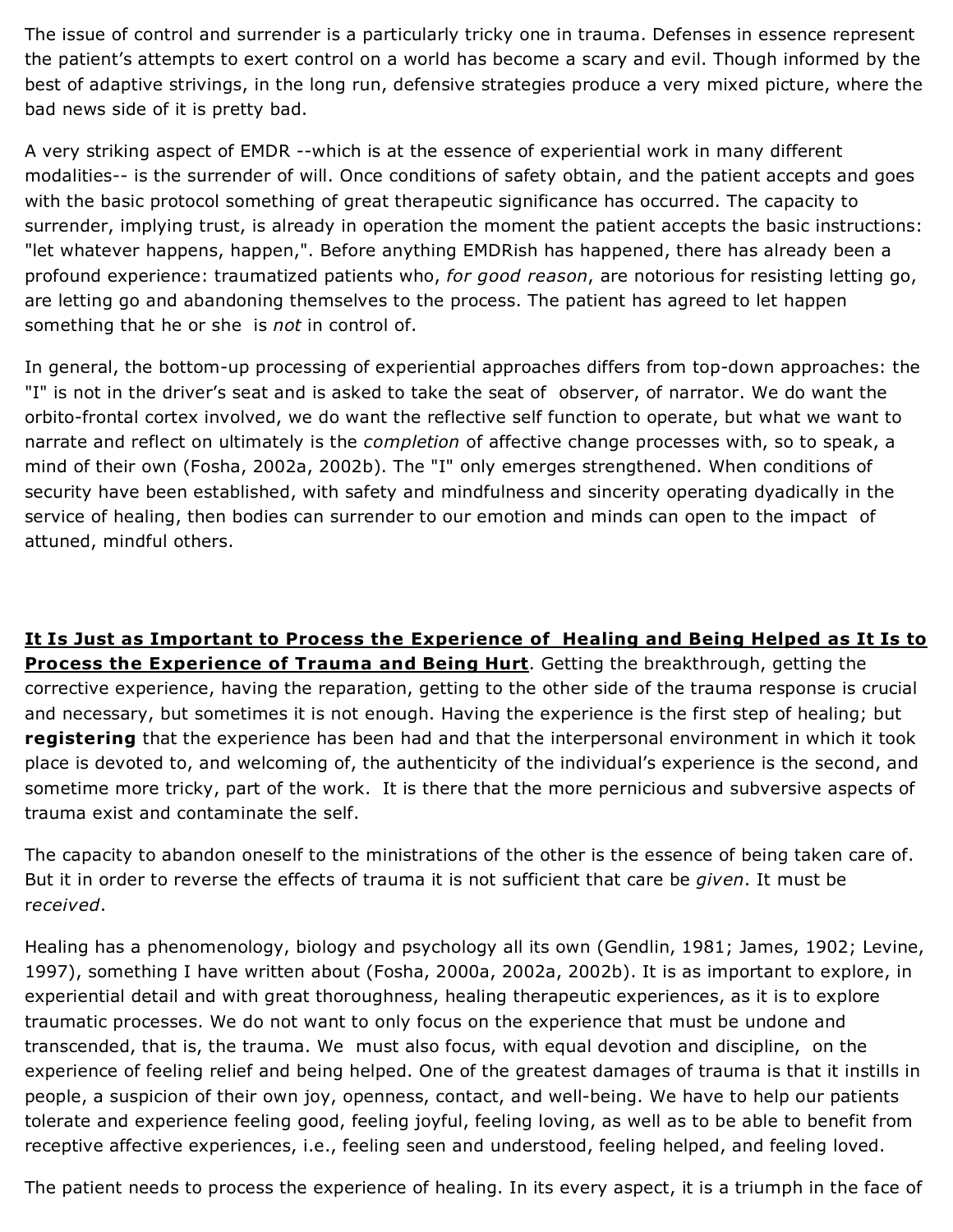trauma. The experience of healing is an act of reclaiming of the self, an act of trust, an act of acknowledging deep impact upon the self, though this time, benevolent impact, a moment of vulnerability and trust rewarded. Find the specific. Find the idiosyncrasy. Find the place and the moment where and when self and relatedness transcend –for good or bad—the indifference of fate. And once you have it, once you find it, process the meta-experience, that is, **the experience of the experience** with the patient.

**In Conclusion.** As therapists, it is important to not be intimidated. To be effective we must use heart and mind and body. Throughout the history of our field, everything good and potent has being co-opted, corrupted or calumnied, with good and bad intensions (e.g., Tomkins, 1981). That is no reason to give up and relinquish our deepest resources and tools of healing. Fear is the legacy of trauma. As healers, the courage to make use of our most effective tool, our full selves, is the profound gift we can offer our all our patients, but all the more so our trauma patients. In our work, we must not be afraid to love, to suffer, to think, to feel, in other words, to be alive. That is the best guarantee that moments of transformation will not be missed.

## **REFERENCES**

Bowlby, J. (1988). *A secure base: Parent-child attachment and healthy human development*. New York: Basic Books.

Darwin, C. (1872/1965)*. The expression of emotion in man and animals*. Chicago: University of Chicago Press.

Davanloo, H. (1990). *Unlocking the unconscious: Selected papers of Habib Davanloo.* New York: Wiley.

Eigen, M. (2002). A little psyche music. Paper presented at the First Meeting of the International Association for Relational Analysis and Psychotherapy: "Relational Analysts at Work: Sense and Sensibility." New York City.

Ferenczi, S. (1933/1980). Confusion of tongues between adults and the child. In M. Balint (Ed.), E. Mosbacher (Trans.), *Final contributions to the problems and methods of* psychoanalysis (pp. 156— 167). New York: Brunner/Mazel.

Fonagy, P., Steele, M., Steele, H., Leigh, T., Kennedy, R., Matoon, G., & Target, M. (1995). Attachment, the reflective self, and borderline states. In S. Goldberg, R. Muir, & J. Kerr (Eds.), *Attachment theory: Social, developmental and clinical perspectives* (pp. 233—278). Hillsdale, NJ: Analytic Press.

Fosha, D. (2000a). Meta-therapeutic processes and the affects of transformation: Affirmation and the healing affects. *Journal of Psychotherapy Integration, 10,* 71-97.

Fosha, D. (2000b). *The transforming power of affect: A model of accelerated change*. New York: Basic Books.

Fosha, D. (2002a). The activation of affective change processes in AEDP (Accelerated Experiential-Dynamic Psychotherapy). In J. J. Magnavita (Ed.). *Comprehensive Handbook of Psychotherapy. Vol. 1: Psychodynamic and Object Relations Psychotherapies*. New York: John Wiley & Sons.